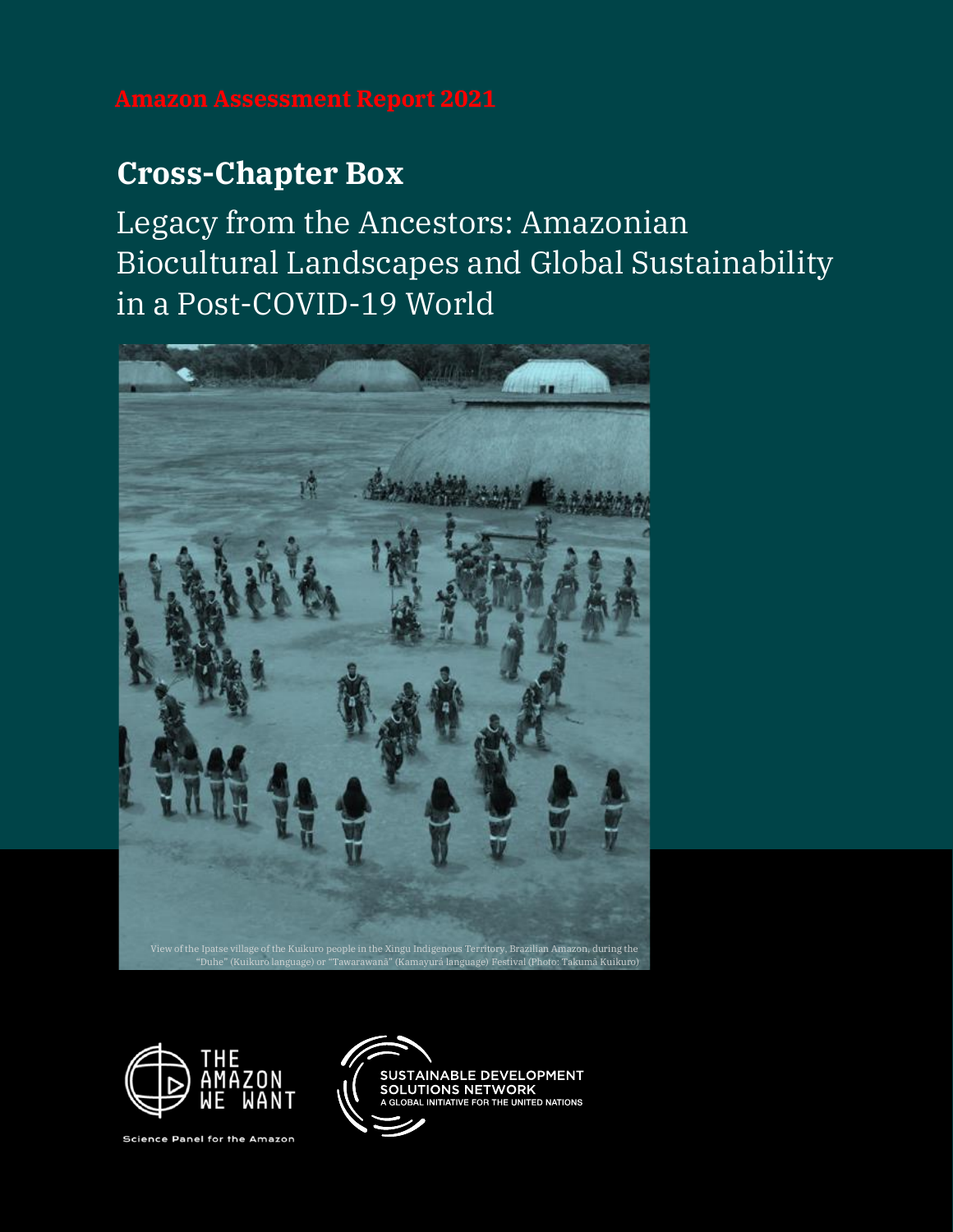### **About the Science Panel for the Amazon (SPA)**

The Science Panel for the Amazon is an unprecedented initiative convened under the auspices of the United Nations Sustainable Development Solutions Network (SDSN). The SPA is composed of over 200 preeminent scientists and researchers from the eight Amazonian countries, French Guiana, and global partners. These experts came together to debate, analyze, and assemble the accumulated knowledge of the scientific community, Indigenous peoples, and other stakeholders that live and work in the Amazon.

The Panel is inspired by the Leticia Pact for the Amazon. This is a first-of-its-kind Report which provides a comprehensive, objective, open, transparent, systematic, and rigorous scientific assessment of the state of the Amazon's ecosystems, current trends, and their implications for the long-term well-being of the region, as well as opportunities and policy relevant options for conservation and sustainable development.

Amazon Assessment Report 2021, Copyright @ 2021, Science Panel for the Amazon. This report is published under a Creative Commons Attribution-NonCommercial-ShareAlike 4.0 International (CC BY-NC-SA 4.0) License. ISBN: 9781734808001

#### **Suggested Citation**

Athayde S, Neves E, Shepard G, Heckenberger G. 2021. Cross-Chapter Box: Legacy from the Ancestors: Amazonian Biocultural Landscapes and Global Sustainability in a Post-COVID-19 World. In: Nobre C, Encalada A, Anderson E, Roca Alcazar FH, Bustamante M, Mena C, Peña-Claros M, Poveda G, Rodriguez JP, Saleska S, Trumbore S, Val AL, Villa Nova L, Abramovay R, Alencar A, Rodríguez Alzza C, Armenteras D, Artaxo P, Athayde S, Barretto Filho HT, Barlow J, Berenguer E, Bortolotto F, Costa FA, Costa MH, Cuvi N, Fearnside PM, Ferreira J, Flores BM, Frieri S, Gatti LV, Guayasamin JM, Hecht S, Hirota M, Hoorn C, Josse C, Lapola DM, Larrea C, Larrea-Alcazar DM, Lehm Ardaya Z, Malhi Y, Marengo JA, Melack J, Moraes R M, Moutinho P, Murmis MR, Neves EG, Paez B, Painter L, Ramos A, Rosero-Peña MC, Schmink M, Sist P, ter Steege H, Val P, van der Voort H, Varese M, Zapata-Ríos G (Eds). Amazon Assessment Report 2021. United Nations Sustainable Development Solutions Network, New York, USA. Available from https://www.theamazonwewant.org/spareports/. DOI: 10.55161/XOII8017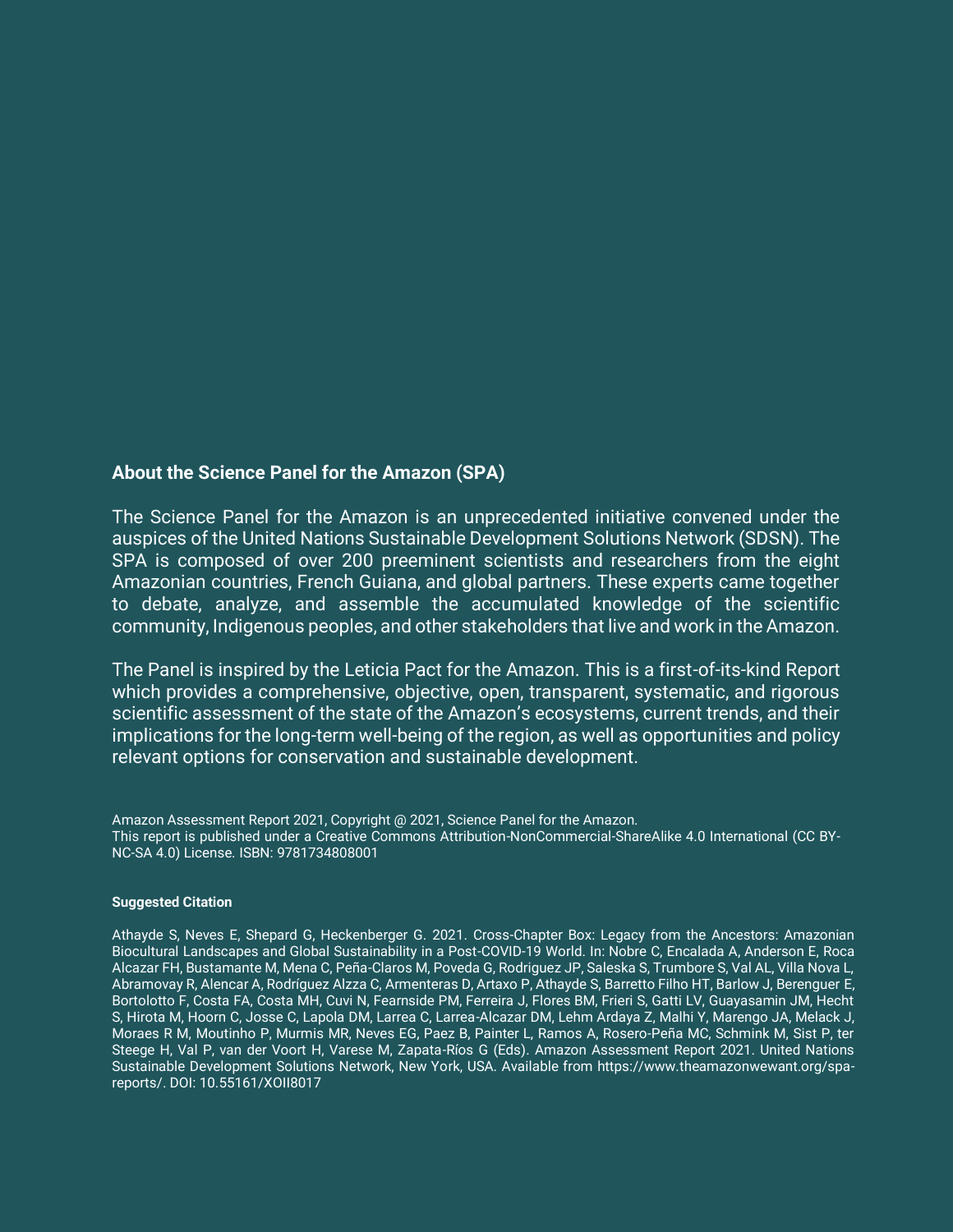## **INDEX**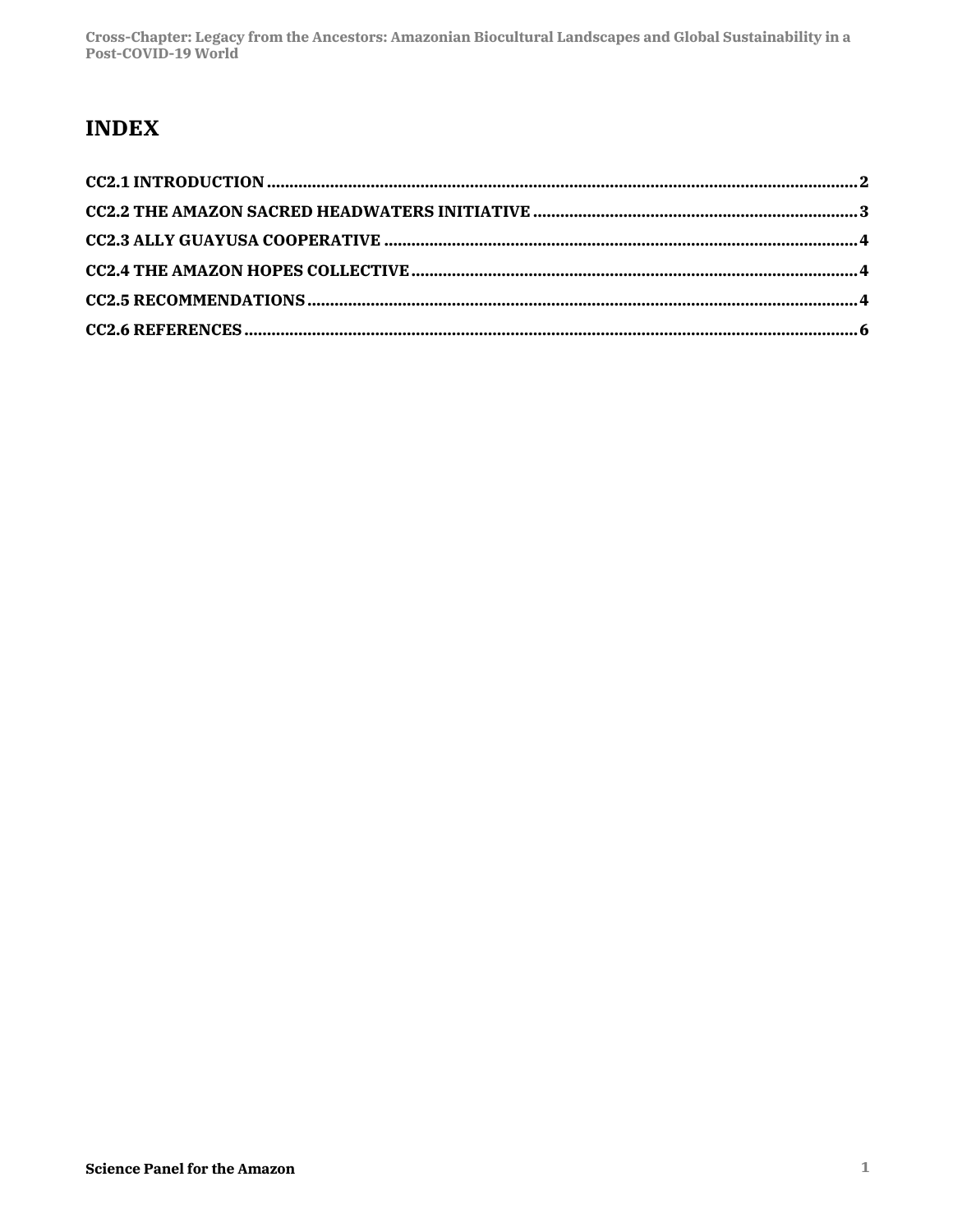#### **Cross-Chapter Box: Legacy from the Ancestors: Amazonian Biocultural Landscapes and Global Sustainability in a Post-COVID-19 World**

 $S$ imone Athaydeª, Eduardo Neves<sup>b</sup>, Glenn Shepard<sup>c</sup> and Michael Heckenberger<sup>d</sup>

#### **CC2.1 Introduction**

Did you know that chocolate, peanuts, manioc, chili peppers, Brazil nut, açai, and many other regionally- and globally-important foods were first managed or domesticated by Amazonian Indigenous peoples? Here, we explain how Indigenous peoples have shaped forest landscapes across the Amazon, and why they remain key partners for preserving and sustainably using biodiversity.

Indigenous peoples have interacted with Amazonian ecosystems for thousands of years, in some cases shaping the species composition of forests to suit human needs without disrupting ecological services (Posey 1985; Balée 1989; Balée 2010; Levis *et al*. 2018; Flores and Levis 2021). Afro-descendant and riverine communities have also sustainably managed Amazonian landscapes. Such biocultural landscapes result from long-term co-evolution between biological, sociocultural and linguistic diversity (Heckenberger 2010; Athayde *et al*. 2017).

Indigenous and Afro-descendant management led to the domestication of globally-important crops and food-producing forest landscapes that provide sustenance and income to millions of people. These include cultivated crops like manioc (*Manihot esculenta*), peanuts (*Arachis hypogaea*), and chili peppers (*Capsicum* spp.), as well as dozens of forest products like chocolate *(Theobroma cacao*), Brazil nut (*Bertholletia excelsa*), açaí (*Euterpe* spp.), peach palm (*Bactris gasipaes*), guaraná (*Paullinia cupana*), and cupuaçu (*Theobroma grandiflorum*) (Clement *et al*. 2015; Fausto and Neves 2018; Neves and Heckenberger 2019).

Management strategies that have shaped Amazonian biocultural diversity since the ancient past, and that are still practiced by Indigenous peoples and local communities (IPLCs), include (Figure CC2.1):

- 1) Protection, transportation, and transplanting of useful species;
- 2) Attraction of animal dispersers;
- 3) Phenotype selection;
- 4) Fire management;
- 5) Soil improvement; and
- 6) Weeding (see Levis *et al*. 2018).

Current IPLCs' practices upon Amazonian ecosystems call for new approaches to biodiversity conservation that recognize IPLC's knowledge and rights and include them in management and policy making (Franco-Moraes *et al*. 2019; Shepard *et al*. 2020; Cunha *et al*. 2021). A growing recognition of the role of ancient and contemporary IPLCs in managing and protecting Amazonian biocultural landscapes that have become islands of forest cover, biodiversity, and detailed traditional knowledge that could provide solutions to global food security, climate stability, and bioeconomics to address overlapping environmental, economic, and health crises (Flores and Levis 2021; Chapter 30). Here, we provide three examples of Indigenous-led projects promoting sustainable development of Amazonian biocultural landscapes: the *Amazon Sacred Headwaters* initiative in Ecuador-Peru; the *Ally Guayusa Cooperative* in Ecuador; and the *Amazon Hopes Collective* in the Upper Xingu in Brazil.

<sup>&</sup>lt;sup>a</sup> Kimberly Green Latin American and Caribbean Center and Department of Global and Sociocultural Studies, Florida International University, 11200 SW 8th Street, Miami FL 33199, USA, sathayde@fiu.edu

<sup>b</sup> Laboratório de Arqueologia dos Trópicos, Museu de Arqueologia e Etnologia, Universidade de São Paulo. Av. Prof. Almeida Prado, 1466, Cidade Universitária - São Paulo SP 05508-070, Brasil

<sup>c</sup> Museu Paraense Emílio Goeldi (MPEG), 376 Avenida Magalhães Barata, Belém PA, Brasil

<sup>d</sup> Department of Anthropology, University of Florida, Gainesville FL 32611, USA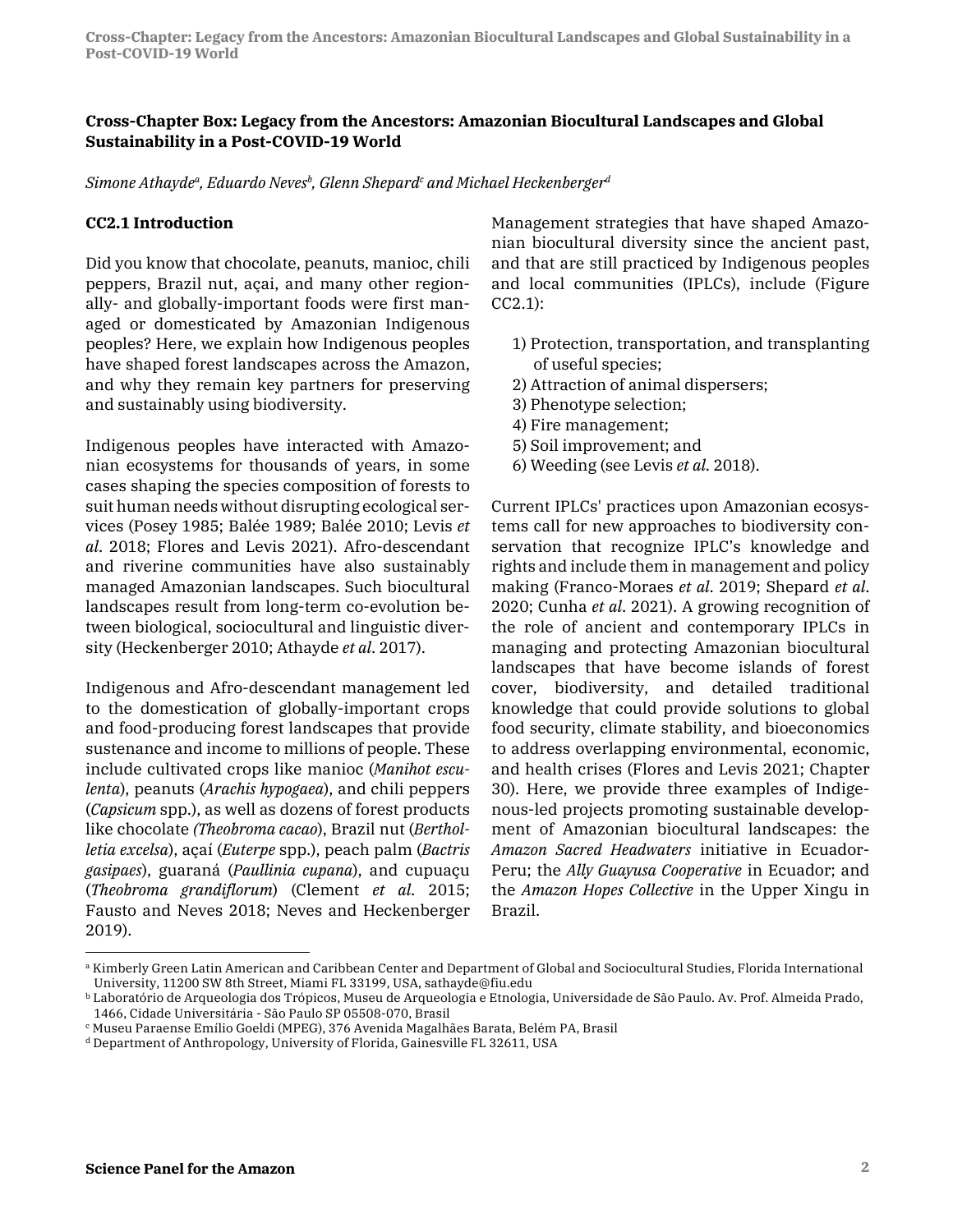**Cross-Chapter: Legacy from the Ancestors: Amazonian Biocultural Landscapes and Global Sustainability in a Post-COVID-19 World**



**Figure CC2.1** Indigenous management practices impacting biocultural diversity and food production in the Amazon. Adapted from (Levis et al. 2018).

#### **CC2.2 The Amazon Sacred Headwaters Initiative**

The *Amazon Sacred Headwaters Initiative* is building a shared vision among different stakeholders to establish a bi-national protected region between Peru and Ecuador, off-limits to oil drilling and industrial resource extraction and governed in accordance with Indigenous principles of cooperation and a mutual human-Earth relationship. <sup>1</sup> The initiative is led by country-based and basin-wide Indigenous federations and associations, <sup>2</sup> in partnership with the Pachamama Alliance and Fundación Pachamama, who have joined efforts to permanently protect 30 million hectares (74 million acres) of tropical rainforests in the ancestral territory of over 20 Indigenous peoples, some living in voluntary isolation. It also harbors nearly 6 billion tons of carbon in undeveloped oil and gas reserves and standing forests. Similar to the "Green New Deal," the initiative seeks to promote renewable energy (mainly through community-solar initiatives), reduce fossil fuel dependence, and create a more just economic transition recognizing Indigenous knowledge and societies.

<sup>1</sup> Amazon Sacred Headwaters Initiative | Permanent protection for the Amazon.

<sup>2</sup> Confederation of Indigenous Nationalities of Ecuador (CONFENIAE); Asociación Interétnica de Desarrollo de la Selva Peruana (AI-DESEP); Organización de los Pueblos Indígenas del Oriente (ORPIO) and Coordinadora de las Organizaciones Indígenas de la Cuenca Amazónica (COICA).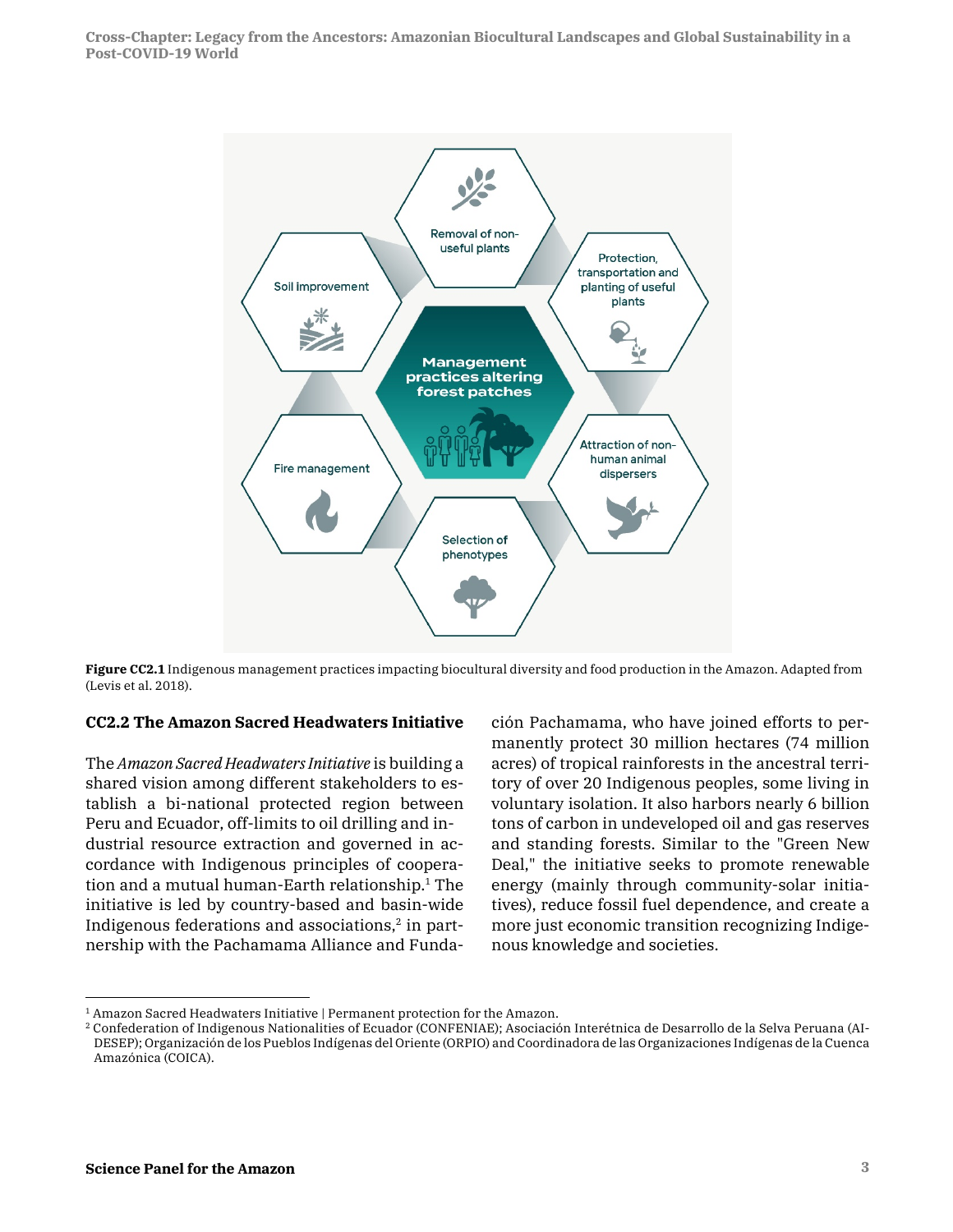#### **CC2.3 Ally Guayusa Cooperative**

In Ecuador, the Kichwa Indigenous people established the *Ally Guayusa Cooperative3* to produce, harvest, process, and sell organic guayusa (*Ilex guayusa*) tea for local and international markets. With a population of 55,000, the Kichwa live in a territory of more than 1 million hectares between the Andean foothills and the Amazonian lowlands secured as a result of the 1992 Pastaza protest movement. Ongoing threats to their territory and culture include forest fires, large scale cattle ranching, road-building, industrial agriculture, illegal logging, mining, and oil and gas extraction. In response to these threats, Kichwa smallholder farmers, including strong women's leadership, are implementing innovative bioeconomy approaches for sustainable production and marketing of nontimber forest products. The Indigenous-owned business *Ally Guayusa* provides forest-based livelihoods while protecting biocultural diversity through partnerships with the Aliados Foundation and Lush Cosmetics Charity.

#### **CC2.4 The Amazon Hopes Collective**

The *Amazon Hopes Collective14* includes scholars, public agencies, and the Kuikuro Indigenous Association (AIKAX) of the Upper Xingu in Brazil. It builds on prior collaborative archeological research that documented large pre-Columbian populations with extensive landscape management (Heckenberger *et al*. 2008; Heckenberger 2020). The Upper Xingu and its Indigenous populations are threatened by encroachment from soy and cattle ranching, droughts, pollution, fires associated with climate change, and the COVID-19 pandemic. Collaborative biocultural heritage studies include state-of-the-art mapping technologies in the hands of Indigenous researchers that were adapted to monitor the COVID-19 pandemic using an ESRI ArcGIS dashboard. The Kuikuro are also applying

these technologies to growing problems with forest fires caused by deforestation and climate change (Figure CC2.2). The project seeks to develop a "firewall'' by linking Indigenous peoples with the global community. These examples share common elements that can inspire pan-Amazonian and global policies:

- Strong Indigenous leadership and self-determination; valorization of Indigenous and local knowledge, languages, and biocultural practices; community and women's empowerment
- Coalitions and alliances between Indigenous peoples and diverse actors including scientists, governments, national and international NGOs, the private sector, and philanthropic organizations at local, regional, and global scales
- Integrated territorial management that sustains forest and river-based livelihoods, including economic solutions through the sustainable use of natural resources of local and global significance.

#### **CC2.5 Recommendations**

As resource scarcity, market engagement, and climate change have come to shape Amazonian livelihoods, Indigenous peoples and local communities have become key innovators in conservation and development projects, sustainable resource management, and territorial governance. The knowledge, products, and ecosystem services provided by Amazonian biocultural landscapes are intricately linked to global climate resiliency and to a post-carbon, post-COVID-19, equitable economy.

In this light, we close with four recommendations for policy-makers:

1. *Education and scientific communication*: Recognize Indigenous peoples' and local communities'

<sup>3</sup> https://news.mongabay.com/2020/05/ecuadors-kichwa-implement-innovative-approach-to-rainforest-conservation/

<sup>4</sup> More information on the project: https://www.pennywisefoundation.org/amazon-hopes-collective.html; https://storymaps.arcgis.com/stories/d13c50b64ada4e53856b3d4d64a08bcb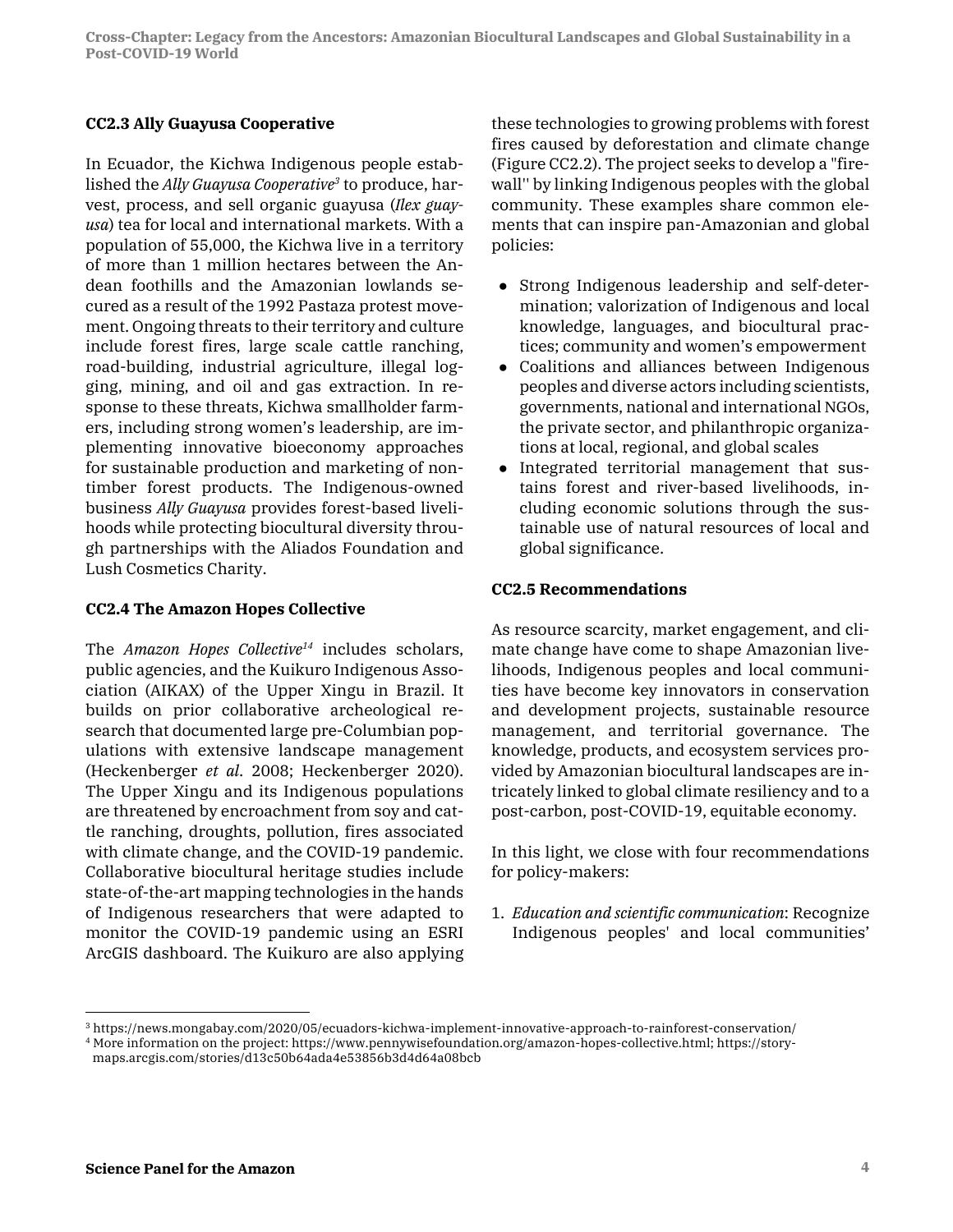**Cross-Chapter: Legacy from the Ancestors: Amazonian Biocultural Landscapes and Global Sustainability in a Post-COVID-19 World**



**Figure CC2.2** Aspects of the Amazon Hopes Collective project, co-developed with the Kuikuro Indigenous Association (AIKAX) of the Upper Xingu in Brazil. Use of participatory mapping technologies for researching and monitoring biocultural heritage by Kuikuro young leaders, under the guidance of elders. A) Chief Afukaka Kuikuro talking about Kuikuro's territory and biocultural heritage. B) Huke Kuikuro and Bruno Moraes mapping houses on the new village using a differential GPS receptor. C) Kumessi Waurá (left) and Viola Kuikuro (right) mapping tree concentrations on an anthropogenic dark earth (egepe) area. D) Kumessi Waurá showing the monitoring app used during the COVID-19 Combat Project created by the Amazon Hopes Collective. Photos by AIKAX.

role in the formation, management, and protection of biocultural landscapes in the Amazon; strengthen intercultural education programs that protect Indigenous and local languages and territories (Chapter 33).

- 2. *Territorial rights*: Guaranteeing territorial rights for Indigenous peoples and local communities is among the most important strategies for protecting biodiversity and biocultural landscapes in the Amazon, with significant implications for regional and global climate stability, as well as water and food security.
- 3. *Participation of Indigenous peoples and local communities*: Amazonian countries are pluricultural democratic societies, and their governments

must guarantee the participation of Indigenous peoples and local communities in all decisions affecting their territories and livelihoods, providing timely access to reliable information and respecting their social organization and decision-making processes as outlined in the International Labour Organization's (ILO) Convention 169, <sup>5</sup> the Escazu agreement, <sup>6</sup> and the Leticia pact. $^7$ 

4. *Bioeconomy and sociobiodiversity*: The current development model based on resource extraction must evolve towards a bioeconomy that sustains forest- and river-based livelihoods and protects biocultural diversity. International diplomacy and private sector initiatives must discourage and/or prohibit economic practices

<sup>5</sup> https://www.ilo.org/dyn/normlex/en/f?p=NORMLEXPUB:12100:0::NO::P12100\_ILO\_CODE:C169

<sup>6</sup> https://www.cepal.org/en/escazuagreement

<sup>7</sup> https://es.mongabay.com/2019/09/cumbre-por-la-amazonia-colombia-pacto-de-leticia/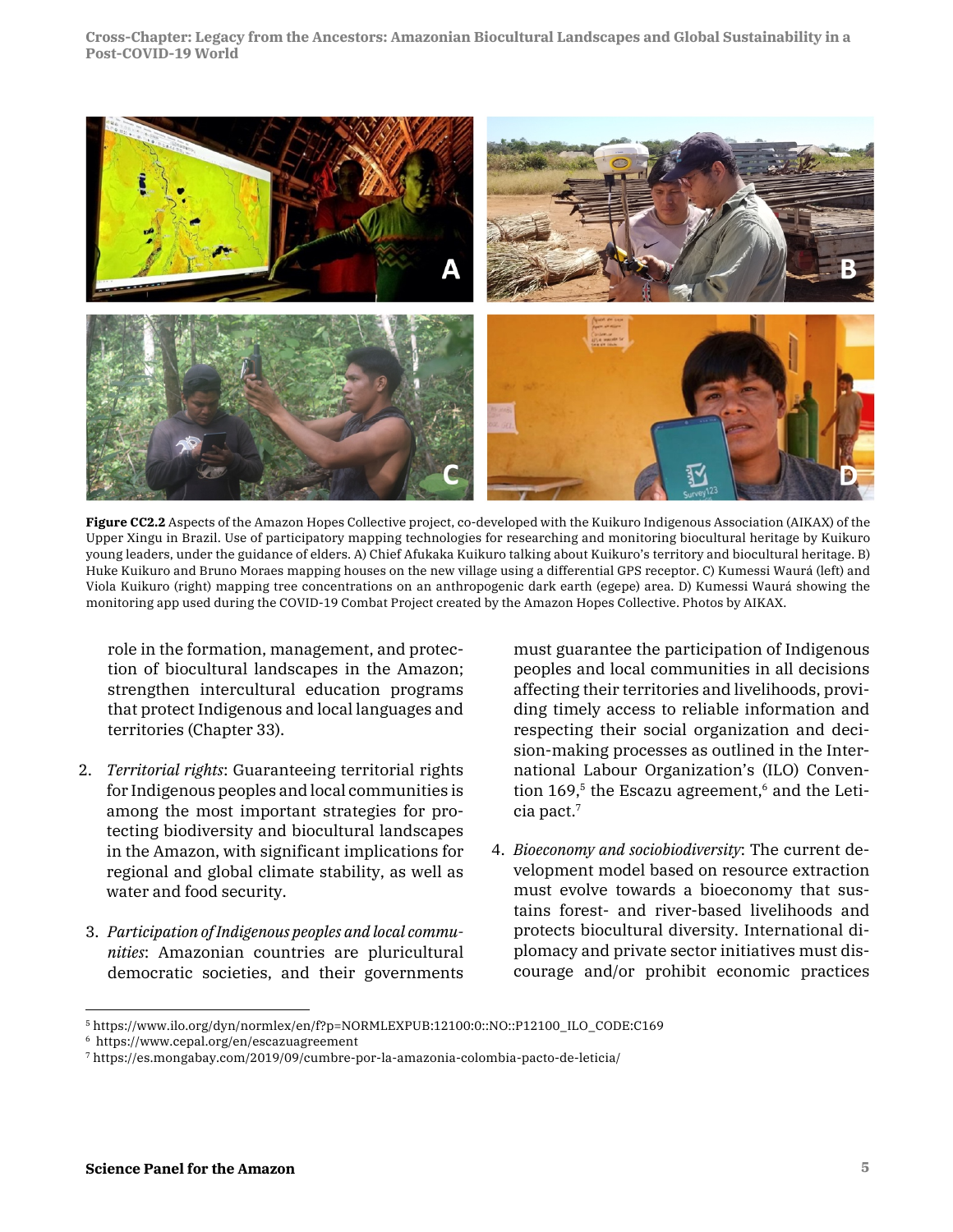that result in deforestation, ecosystem degradation, and the violation of human and Indigenous rights.

#### **CC2.6 References**

- Athayde S, Silva-Lugo J, Schmink M and Heckenberger M. 2017. The Same, but Different: Indigenous Knowledge Persistence and Change in the Brazilian Amazon. *Human Ecology* **45** (4): 533–544.
- Balée W. 1989. The culture of Amazonian forests. Pages 1–21. In: Posey DA and Balée W, editors. Resource Management in Amazonia: Indigenous and Folk Strategies. New York Botanical Gardens, New York.
- Balée W. 2013. Cultural forests of the Amazon: a historical ecology of people and their landscapes. Birminghan, The University of Alabama Press.
- Clement CR, Denevan WM, M. J. Heckenberger MJ, *et al*. 2015. The domestication of Amazonia before European conquest. *Proceedings of the Royal Society of London B: Biological Sciences* **282** (1812):20150813.
- Cunha MC, Magalhaes SB and Adams C. (orgs.). 2021. Povos Tradicionais e Biodiversidade no Brasil. Contribuições dos povos indígenas, quilombolas e comunidades tradicionais para a biodiversidade, políticas e ameaças. São Paulo: SBPC.
- Fausto C and Neves E. 2018. Timeless Gardens: deep indigenous history and the making of biodiversity in the Amazon. In: Sanz N. 2018. Tropical Forest Conservation. Exploring Frameworks for Integrating Natural and Cultural Diversity for Sustainability, a Global Perspective Mexico: UNESCO.
- Flores BM and Levis C. 2021. Ancient human-food feedback could boost tropical food security. *Science* **372** (6547): 1146- 1147. DOI:10.1126/science.abh1806
- Franco-Moraes J, Baniwa AFMB, Costa FRC *et al*. 2019. Historical landscape domestication in ancestral forests with nutrient-poor soils in northwestern Amazonia. *Forest Ecology and Management* **446**: 317-330.
- Heckenberger M. 2020. Xingu Garden Cities: Amazonian Urban Landscapes, or What? In Landscapes of Preindustrial Urbanism, ed. Farhat G, pp. 225-261. Washington DC: Dumbarton Oaks.
- Heckenberger MJ, Russell JC, Fausto C, *et al*. 2008. Pre-Columbian Urbanism, Anthropogenic Landscapes, and the Future of the Amazon. *Science* **321** (5893): 1214–17.
- Levis C, Flores B, Moreira P, *et al*. 2018. How People Domesticated Amazonian Forests. *Frontiers in Ecology and Evolution* **5**:171.
- Neves EG and Heckenberger MJ. 2019. The Call of the Wild: Rethinking Food Production in Ancient Amazonia. *Annual Review of Anthropology* **48**(1): 371-388.
- Posey DA. 1985. Indigenous management of tropical forest ecosystems: the case of the Kayapó indians of the Brazilian Amazon. *Agroforest Syst* **3**: 139–158
- Shepard GH Jr., Clement C, Lima HP, *et al*. 2020. Ancient and traditional agriculture in South America: Tropical lowlands. In R. Hazlitt (Ed.), Oxford Encylopedia of Agriculture and the Environment. Oxford: Oxford University Press.